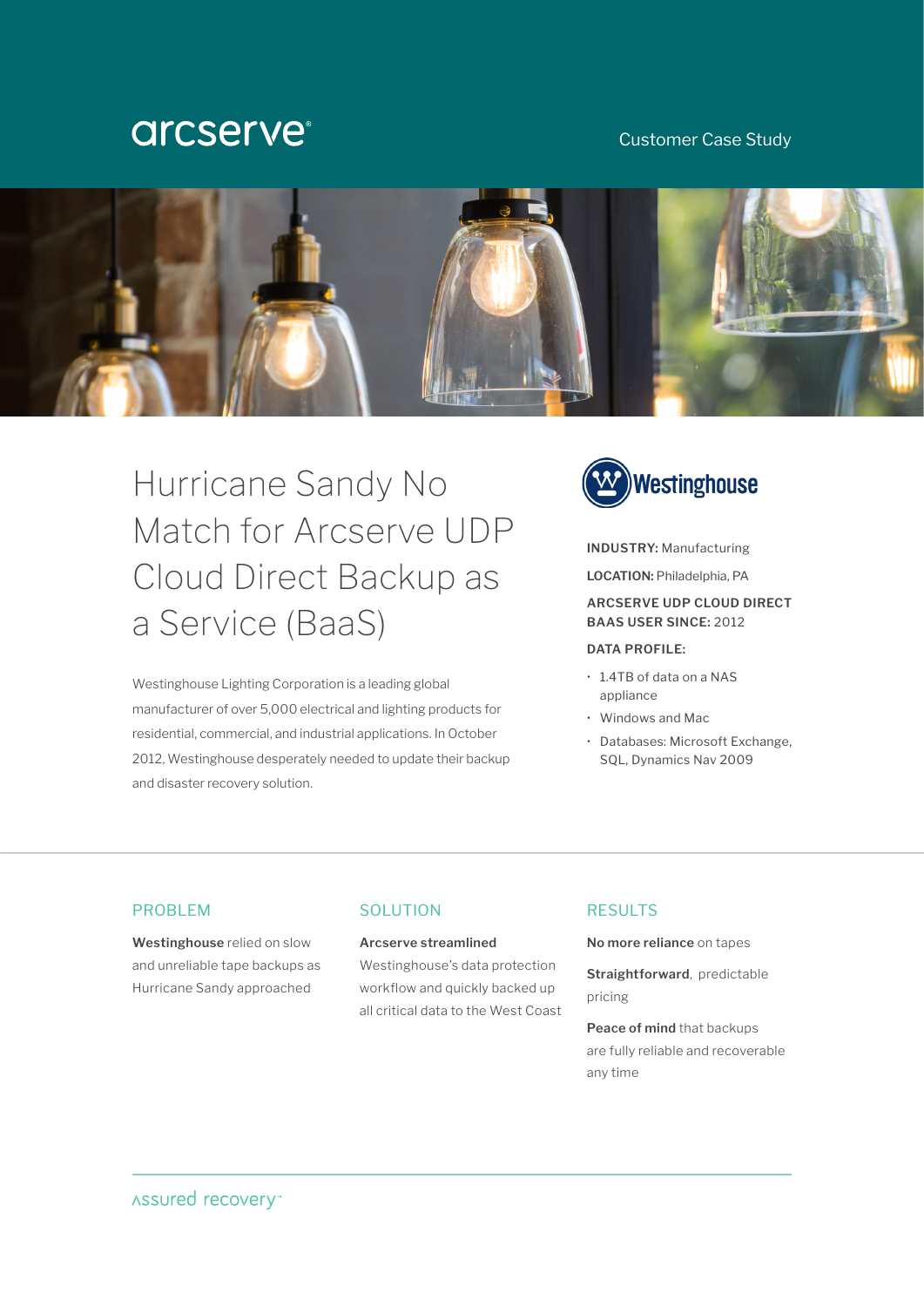

# THE PROBLEM

#### **Unreliable Tape Backups Slow Down Business**

Hurricane Sandy was the catalyst for Westinghouse, but they were already unhappy with the tape system they had in place. Tape backups took a lot of time and resources to manage. To top it all off, backups would often be incomplete or full of errors. Restoring data from tapes was an especially daunting task for the IT department. According to Carl Nestor, IT Specialist at Westinghouse, "Finding the [right] tape could take days."

We now know, rather than hope, that we can do data recovery when we need to.

– **Jesse Reyna,** IT Supervisor

#### **Delayed Response from Support Adds Difficulty for Data Recovery**

Tech support with Westinghouse's Symantec backup software solution was also an issue. If the IT team ran into a problem and had to reach support for help, they'd have to wait hours or even days to get a response. Even worse, said Nestor, "Sometimes we never got any call back at all."

The combination of slow, unreliable backups and delayed response from support added up to a very real recipe for disaster when Sandy threatened. That's when Arcserve's direct-to-cloud solution came into the picture.

## THE SOLUTION

#### **Arcserve Gets Business-Critical Data out of Harm's Way**

"We suddenly had keen interest in backing up our most critical data – not just ASAP, but also

to a location far enough offsite that Sandy could not impact its availability," recalls Jesse Reyna, Westinghouse IT Supervisor. Arcserve's first priority with Westinghouse was to get their data backed up offsite in time before the hurricane potentially hit their building.

Arcserve helped Westinghouse quickly set up their backups with a volume on in Arcserve's West Coast datacenter, out Sandy's reach. The Arcserve UDP Cloud Direct backup and recovery service was able to back up all of Westinghouse's critical data in roughly eight hours – ensuring it was safely recoverable as Sandy roared over the US East Coast.

#### **Simple Backup, Pain-Free Restores**

Soon afterward, Westinghouse moved the majority of its servers over to Arcserve. Backups were now automatically getting sent offsite to the cloud, so IT no longer had to worry about managing them. Restores also became a much faster and pain-free process. "I've had to do a restore on our file server a few times, and doing it with Arcserve's direct-to-cloud solution is so easy compared to our old tape," said Reyna. "It's a breath of fresh air."